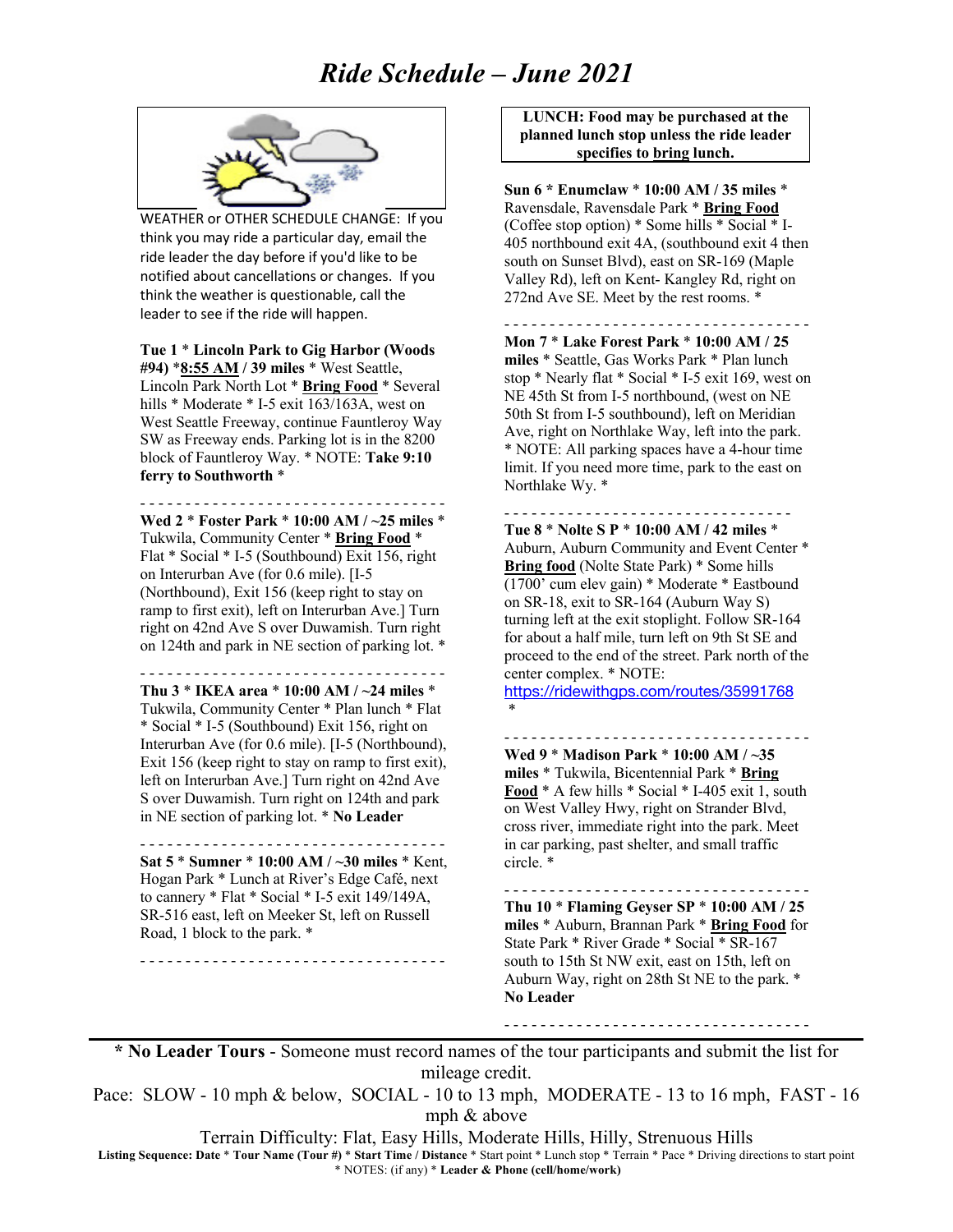**Sat 12** \* **Duvall** \* **10:00 AM / 22 miles** \*

Carnation, Tolt-MacDonald Park \* Bring Food (lunch in park by trail) \* Flat \* Social \* I-90 exit 22, Preston-Fall City Road north to Fall City, cross bridge, left on SR-203 to Carnation, cross Tolt River, drive 0.4 miles then left on NE 40th St to park. \*

- - - - - - - - - - - - - - - - - - - - - - - - - - - - - - - - - - **Sun 13** \* **Auburn** \* **10:00 AM / ~35 miles** \* Tukwila, Bicentennial Park \* Plan lunch \* Flat \* Social \* I-405 exit 1, south on West Valley Hwy, right on Strander Blvd, cross river, immediate right into the park. Meet in car parking, past shelter, and small traffic circle. \*

- - - - - - - - - - - - - - - - - - - - - - - - - - - - - - - - - -

**Mon 14** \* **Alki** \* **10:00 AM / ~25 miles** \* Tukwila, Community Center \* **Bring Food** for picnic \* Fairly flat \* Social \* I-5 (Southbound) Exit 156, right on Interurban Ave (for 0.6 mile). [I-5 (Northbound), Exit 156 (keep right to stay on ramp to first exit), left on Interurban Ave.] Turn right on 42nd Ave S over Duwamish. Turn right on 124th and park in NE section of parking  $\ln^*$ 

**Tue 15 – Thu 17 (See last page of ride schedule) John Neller's three days of Portland Loop Rides**

- - - - - - - - - - - - - - - - - - - - - - - - - - - - - - - - - -

- - - - - - - - - - - - - - - - - - - - - - - - - - - - - - - - - -

**Tue 15** \* **Ballard** \* **10:00 AM / ~45 miles** \* Kent, Hogan Park \* Plan lunch \* Few hills \* Moderate \* I-5 exit 149/149A, SR-516 east, left on Meeker St, left on Russell Road, 1 block to the park. \*

- - - - - - - - - - - - - - - - - - - - - - - - - - - - - - - - - - **Wed 16** \* **Port Orchard** \* **9:15 AM / ~30 miles** \* West Seattle, Lincoln Park North Lot \* Port Orchard \* Few hills \* Social \* I-5 exit 163/163A, west on West Seattle Freeway, follow Fauntleroy Way SW as Freeway ends. Parking lot is in the 8200 block of Fauntleroy Way. \* NOTE: **Take 9:30 AM ferry to Southworth** \*

- - - - - - - - - - - - - - - - - - - - - - - - - - - - - - - - - -

**Thu 17** \* **Lake Forest Park** \* **10:00 AM / 26 miles** \* Redmond, Marymoor Park (trailhead) \* Lake Forest Park \* Flat \* Social \* SR-520 Lake Sammamish Way exit, follow signs to the park. Park in first area on the left. Car parking fee is \$1. \* **No Leader**

- - - - - - - - - - - - - - - - - - - - - - - - - - - - - - - - - - **Sat 19** \* **Enumclaw** \* **10:00 AM / 40 miles** \* Ravensdale, Ravensdale Park \* **Bring Food** \* Some hills \* Social \* I-405 northbound exit 4A, (southbound exit 4 then south on Sunset Blvd), east on SR-169 (Maple Valley Rd), left on Kent-Kangley Rd, right on 272nd Ave SE. Meet by the rest rooms. \*

- - - - - - - - - - - - - - - - - - - - - - - - - - - - - - - - - -

**Sun 20** \* **North Lake WA** \* **10:00 AM / ~40 miles** \* Mercer Island, Lid Park top lot \* **Bring Food** (Log Boom Park) \* Some hills \* Low end Moderate \* Eastbound: I-90 exit 6, left on Mercer Way, then right onto 72nd Av (by Roanoke Inn), turn right into parking lot before bridge. Westbound: I-90 exit 7, follow Mercer Way, left onto 72nd Av (by Roanoke Inn), turn right into parking lot before bridge. (If parking not available there park south of the trail on SE 22nd St and meet at start point.) \*

- - - - - - - - - - - - - - - - - - - - - - - - - - - - - - - - - - **Mon 21** \* **Foothill Trail** \* **10:00 AM / ~25 miles** \* Puyallup, East Puyallup/Meeker Trailhead \* **Bring Food** / Coffee Break \* River grade \* Social \* From southbound SR-167, exit to SR-410 E, 2nd ramp to right for SR-162 (south toward Orting) for 0.5 miles, After crossing Puyallup River and take next right on 80th St E and drive west 0.6 miles to East Puyallup/Meeker Trailhead on left. \*

- - - - - - - - - - - - - - - - - - - - - - - - - - - - - - - - - - **Tue 22** \* **Renton to SR-520 Bridge** \* **10:00 AM / 33 miles** \* Renton, Cedar River Park \* **Bring Food** \* Some hills \* Low end of moderate \* I-405 northbound exit 4A (southbound exit 4 then south on Sunset Blvd), east on SR-169 for 0.2 mi, right into park, proceed into parking area near Carco Theater & Community Center. \*

- - - - - - - - - - - - - - - - - - - - - - - - - - - - - - - - - -

**\* No Leader Tours** - Someone must record names of the tour participants and submit the list for mileage credit.

Pace: SLOW - 10 mph & below, SOCIAL - 10 to 13 mph, MODERATE - 13 to 16 mph, FAST - 16 mph & above

Terrain Difficulty: Flat, Easy Hills, Moderate Hills, Hilly, Strenuous Hills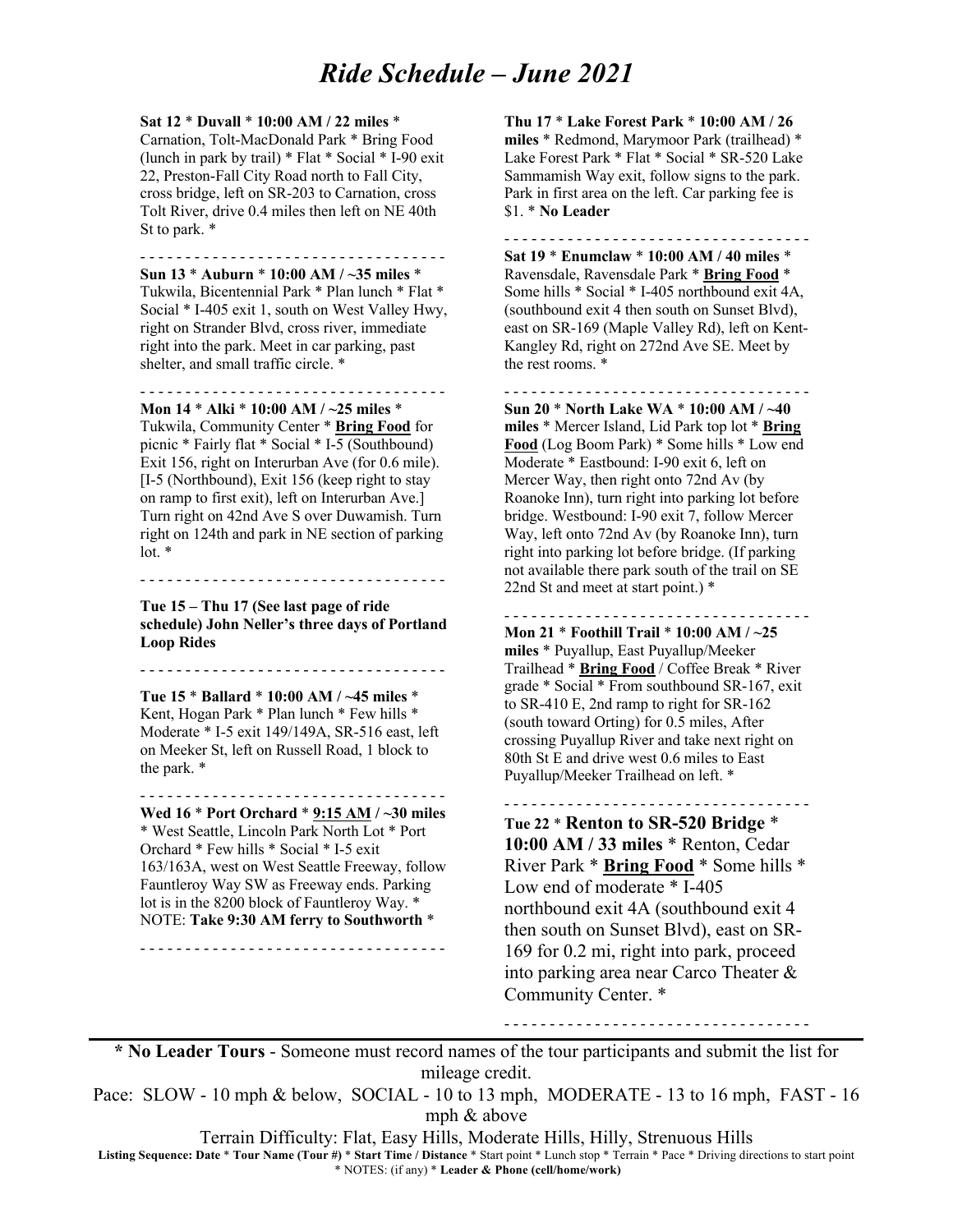**Wed 23** \* **Landsburg** \* **10:00 AM / ~32 miles** \* Renton, Cedar River Park \* **Bring food** for picnic \* River grade (partly unpaved trail) \* Social \* I-405 northbound exit 4A (southbound exit 4 then south on Sunset Blvd), east on SR-169 for 0.2 mi, right into park, proceed into parking area near Carco Theater & Community Center. \*

- - - - - - - - - - - - - - - - - - - - - - - - - - - - - - - - - - **Thu 24** \* **Alki** \* **10:00 AM / 33 miles** \* Tukwila, Bicentennial Park \* Alki \* Flat \* Social \* I-405 exit 1, south on West Valley Hwy, right on Strander Blvd, cross river, immediate right into the park. Meet in car parking, past shelter, and small traffic circle. \* **No Leader**

- - - - - - - - - - - - - - - - - - - - - - - - - - - - - - - - - - **Sat 26** \* **Hogan Park to Tacoma to Vashon** \* **9:00 AM / 65 miles** \* Kent, Hogan Park (former Russell Road Park) \* **Bring lunch** to eat on Tahlequah ferry \* Flat with some hilly \* Moderate \* I-5 exit 149/149A, SR-516 east, left on Meeker St, left on Russell Road, 1 block to the park. \*

- - - - - - - - - - - - - - - - - - - - - - - - - - - - - - - - - -

**Sun 27** \* **South Lake WA** \* **10:00 AM / 25 miles** \* Renton, Memorial Stadium \* Local coffee shop on Mercer Island \* Some hills \* Social \* I-405 exit 2, north 1.2 mi on Rainier Ave, right on Airport Way, left on Logan Ave, left into parking lot. \*

- - - - - - - - - - - - - - - - - - - - - - - - - - - - - - - - - - **Mon 28** \* **Chehalis Western Trail** \* **10:00 AM / ~30 miles** \* Lacey, Chambers Lake Trailhead of Chehalis Western Trail \* Plan to buy lunch at Tenino café \* Near flat \* Social \* Exit 108 from I-5, south on Sleater Kinney Rd, right on SE 14th Ave, go under trestle and turn left into parking lot \* NOTE: Ride is trail from Lacey to Tenino. Carpools encouraged. \*

- - - - - - - - - - - - - - - - - - - - - - - - - - - - - - - - - - **Tue 29** \* **Leader's Choice** \* **10:00 AM / ~35 miles** \* Renton, Cedar River Park \* Plan lunch \* Some hills \* Moderate \* I-405 northbound exit 4A (southbound exit 4 then south on Sunset Blvd), east on SR-169 for 0.2 mi, right into park, proceed into parking area near Carco Theater & Community Center. \*

- - - - - - - - - - - - - - - - - - - - - - - - - - - - - - - - - -

**Wed 30** \* **Redmond** (via trail) \* **10:00 AM / ~25 miles** \* Issaquah, City Hall \* **Bring Food** for Marymoor or City Park \* Nearly flat \* Social \* I-90 exit 17, south on Front Street, left on Sunset, first right onto 1st Ave. S. Use public parking near the city hall / police station. If parking is full, park elsewhere and bike to start. \*



| <b>Dates</b>   | <b>Tour Name</b>                                | <b>Leaders</b>     |
|----------------|-------------------------------------------------|--------------------|
| June $15-$     | Portland Loops                                  | John Neller        |
| Sept 14-<br>16 | Tentative 20th<br>Trail of the<br>Coeur d'Alene | McLaren &<br>Chace |
|                |                                                 |                    |

#### *Notes*

**20th Annual Trail of the Coeur D'Alenes:**  Bruce McLaren negotiated a rate of \$78 (all rooms). Make your reservations prior to 15 August for September 13, 14,  $&$  15<sup>th</sup>. FairBridge Inn & Suites, 601 Bunker Ave, Kellogg, ID 3837• (208) 783-1234

The Kellogg ride descriptions: Motel (Tue & Thur) & Medimont Trail head (Wed) \* **Bring lunch** for Tue, **bring or buy** Wed \* Railroad grade \* Social pace or your pace. \* The trail follows the Coeur d 'Alene River and the shore of Coeur d'Alene Lake. 71.4 miles of flat paved trail except as noted. **Tues**. start at the motel at 8:30 (MP 53.1) and ride to Medimont trailhead (MP 25.8) and back, flat. 54.6 miles or less if you want **Wed**. Drive to Medimont trailhead, allowing about 40 minutes (MP 25.8) start riding 9:10 on ride thru Harrison, along the lake, across the bridge and uphill (500ft) to Plummer (MP 0) and back. 51.4 miles or less if you want to just hang around Harrison. **Thur**. Ride from motel, start at 8:00 (MP 53.1) along the river (and I-90) to Mullan (MP 71.4)

**\* No Leader Tours** - Someone must record names of the tour participants and submit the list for mileage credit.

Pace: SLOW - 10 mph & below, SOCIAL - 10 to 13 mph, MODERATE - 13 to 16 mph, FAST - 16 mph & above

Terrain Difficulty: Flat, Easy Hills, Moderate Hills, Hilly, Strenuous Hills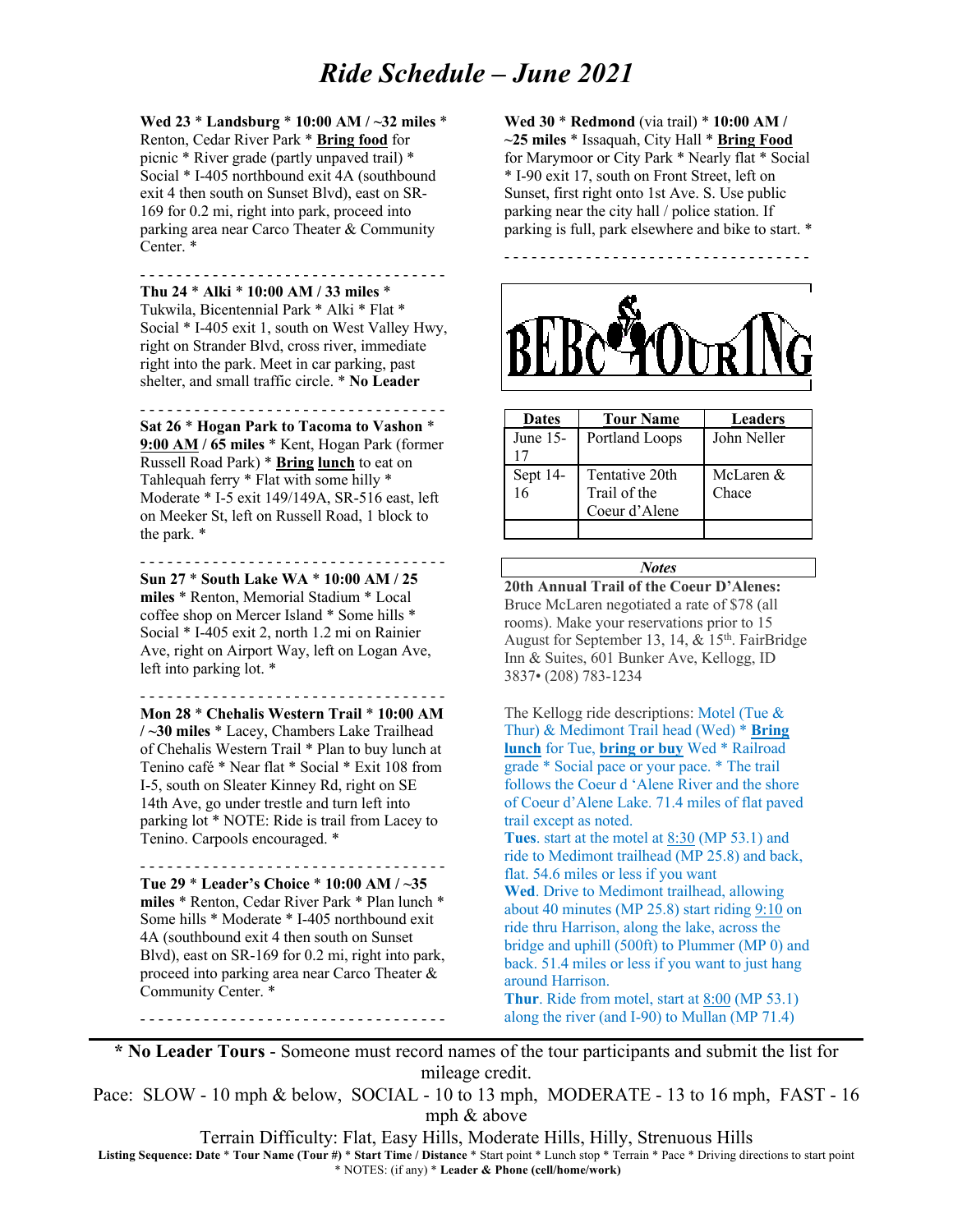and back, upriver grade, a 1000 ft climb. 36.6 miles round trip. Leave for home mid-day. Motel has 11:00AM checkout time so showers may require a specific arrangement.

Since each day is an out and back on the trail, if you want a shorter ride, any day, turn around sooner.

**Portland Loop Rides**: See following page.

**\* No Leader Tours** - Someone must record names of the tour participants and submit the list for mileage credit.

Pace: SLOW - 10 mph & below, SOCIAL - 10 to 13 mph, MODERATE - 13 to 16 mph, FAST - 16 mph & above

Terrain Difficulty: Flat, Easy Hills, Moderate Hills, Hilly, Strenuous Hills